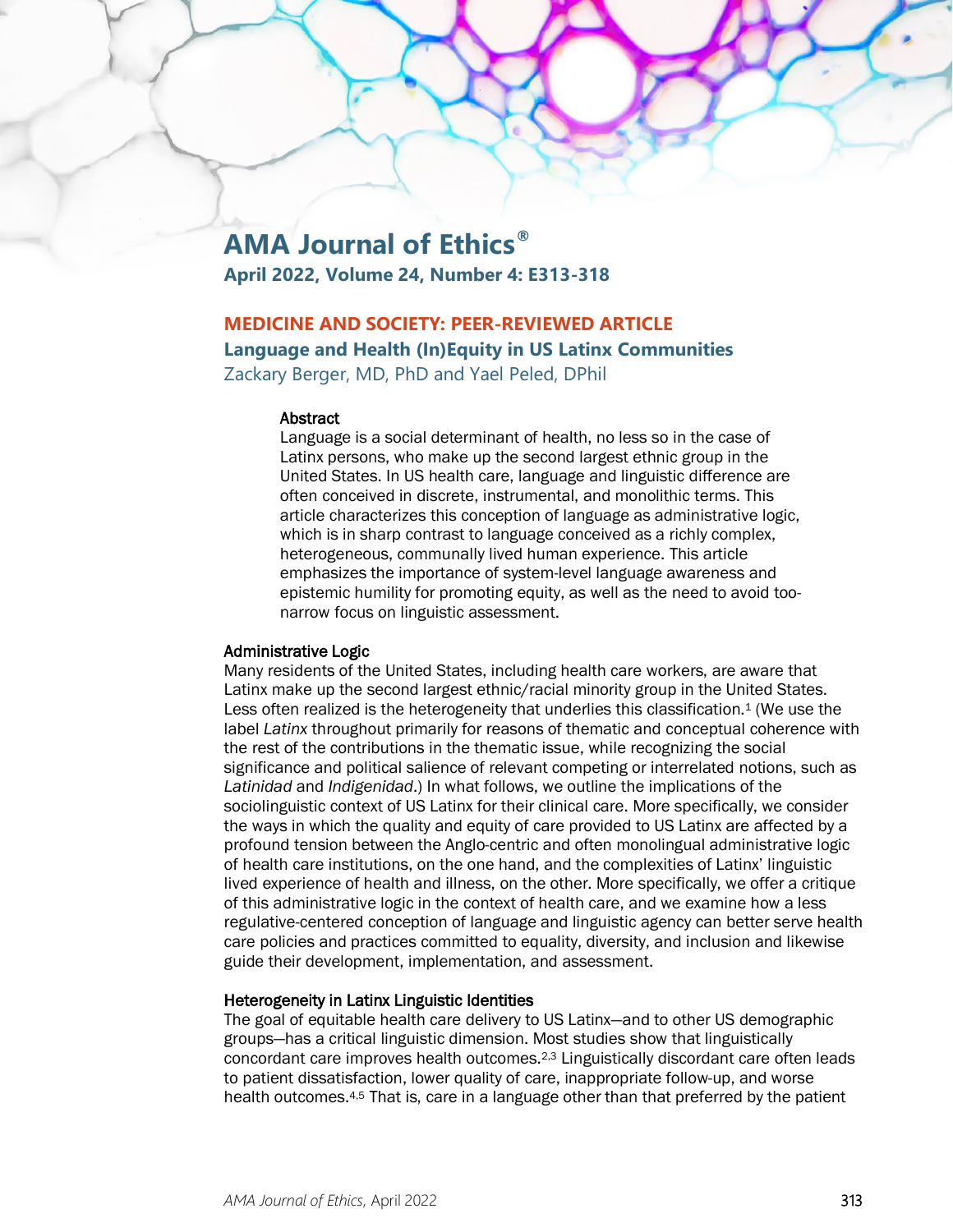can "expose" poorer quality care and lead to deleterious or disparate outcomes. These findings, however, do not imply that addressing this discordance necessarily entails slotting any and all Latinx patients into the Spanish language administrative rubric. Not all Latinx speak Spanish as their first or primary language or even speak it at all (eg, Indigenous migrants, whose experience of the immigration system involves similar discordance).6 Even those who do speak Spanish may not speak the specific variety of the language assumed by the institution. This state of affairs further compounds the extent of linguistic disadvantage experienced by Latinx individuals seeking care.

To take another example, the perceived ubiquity of Spanish—a spoken language—can also marginalize Deaf and hard-of-hearing Latinx, who face, alongside the numerous socioeconomic and psychosocial factors involved in acculturation, "additional factors unique to their situation, such as community attitudes about disability, multilingualism (some people have to navigate up to four languages), multicultural values, exposure to multiracial communities, limited availability of mediators (Deaf individuals of their own country), and family issues."7 Their linguistic repertoires will necessarily be reflective of their individual linguistic histories and experiences with regard to, for example, access to sign language in country of origin, the specific sign language(s) of that country, opportunities to acquire multimodality and multilingualism in signed and spoken languages, and so on.7 These complex linguistic identities—and the divergent communicative preferences and needs that arise from them—highlight the factual error (and practical inadequacy) of equating Latinx with Spanish speaking.

#### Monolingual Ideology as a Source of Harm

The underlying multidimensional sociolinguistic diversity of US Latinx can serve as entrée to a linguistic state of affairs often overlooked by busy clinicians, overwhelmed patients, and harried administrators, many of whom are rarely trained specifically in navigating multilingual and multimodal realities arising from linguistic difference. US hospitals and health care systems are commonly constructed on a presupposition of a monolingual linguistic culture, dominated by the unrivaled power of English. Such administrative logic, particularly when coupled with monetary incentives geared towards serving well-off patients, means that the complex linguistic heterogeneity of US Latinx is very rarely recognized in the clinical setting.

Such administrative logic cannot be understood as purely instrumental and value neutral, however. Rather, it is rooted in a distinct ideology in which language is viewed as an autonomous entity used for conveying information.8 Linguistic difference is thus conceived as a problem, reflected in its being labeled as a barrier, because such difference introduces potential errors in information transmission and resulting inefficiencies.8 These beliefs constitute a type of linguistic ideology according to which the perceived problem of language needs to be solved through intervention, a view that is often linked to the social and cultural subordination of the less linguistically powerful.<sup>8</sup> This orientation affects the care of linguistically heterogeneous Latinx in the United States in envisaging language difference primarily as a problem that requires a solution, but it is far less concerned with the power relations that define the parameters of the problem or the terms of its proposed solutions.

#### Linguistic Difference in Health Communications

Linguistic discordance is not merely affected by linguistic difference in the narrow sense of the difference between language A and language B. Even when both languages are understood in more inclusive terms (eg, not restricted to standardized, high-resource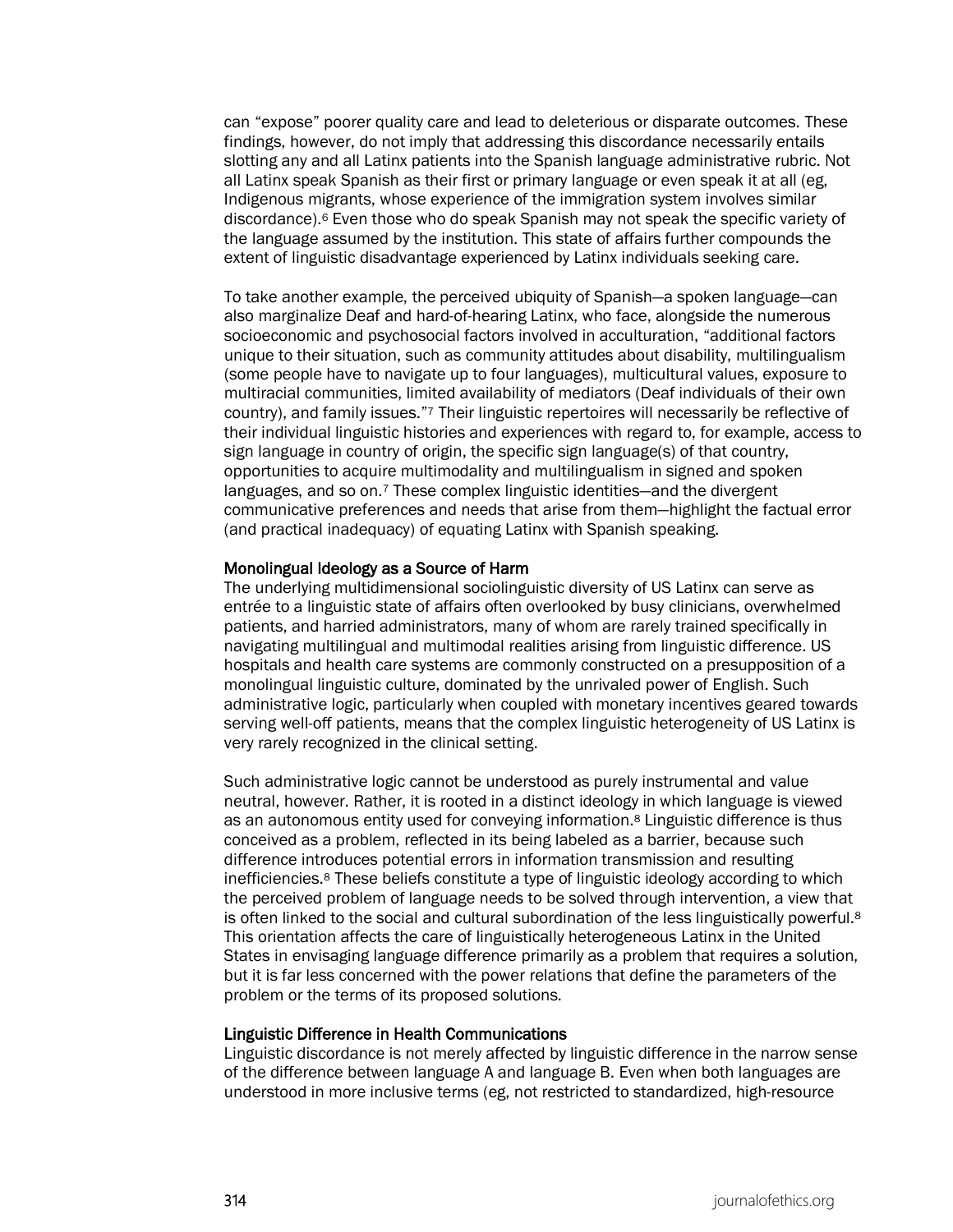spoken varieties), the existence of a language barrier is further compounded by additional layers of critical difference. For example, there is a (perceived) gap in epistemic authority and credibility between the globally powerful languages of science and technology that dominate contemporary transnational knowledge development and production and less powerful languages in which conceptions of health, illness, and wellbeing are grounded in local and traditional knowledge systems.

There are also other layers of linguistic difference. Linguistic differences might arise in the care of individuals with complex communication needs (eg, various communication disorders). Still another vitally important layer pertains to the difference between habitual language and disrupted linguistic agency (eg, the profound experience of "indescribability" in depression9). In another example, the complex linguistic response to trauma, in terms of both experience and narration, may drastically affect a person's habitual interaction with linguistic interlocutors, as manifested in "his or her inclination to learn languages, to use, retain, or abandon a particular language, or to take refuge in silence."10 Health care practitioners—and institutions more broadly—should not lose sight of these additional layers in planning and evaluating the care they provide to linguistic minorities.

The inadequacy of slotting Latinx patients into neat language boxes, or the tendency to see language only as a barrier rather than as intrinsically linked to individual and societal complexity, is even more relevant in the current Covid-associated syndemic.<sup>11</sup> In the context of the clinical experience of the first author (Z.B.), a common assumption of administrative logic is that merely replacing English with Spanish is enough to fully meet the communicative needs of Latinx during the Covid-19 pandemic, an assumption that, in addition to overlooking Latinx' linguistic heterogeneity, fails to acknowledge the intersection of economic, social, political, and juridical constraints on this community.

#### Cultivating Linguistic Humility

These considerations illustrate just how complex and multifaceted health communication is even in supposedly [linguistically concordant settings,](https://journalofethics.ama-assn.org/article/medical-students-certified-interpreters/2019-03) let alone in their discordant counterparts. They also emphasize the need to keep in mind that interpretation—even in best-case scenarios when it is available, funded, and certified—is better envisaged not as a fix to communicative barriers but rather as a tool that needs to be properly utilized and whose benefits as well limitations need to be understood.<sup>12</sup> The awareness that interpreters are not merely language conduits between language A and language B and the need to reconcile and calibrate the different perceptions of all parties involved in interpreted health communication<sup>13</sup> constitutes another important insight into the crucial shortcoming of an uncritical conception of language (eg, discrete, instrumental, disembodied) that often underlies the administrative logic of health care institutions.

It is pivotal to highlight that an uncritical conception of language is not merely a theoretical or intellectual preoccupation. Rather, it has a clear and immediate effect on the efficient utilization of various resources and services provided with the aim of delivering equal care to patients of all linguistic profiles and identities. Concerns about the cost of such services (eg, translation and interpretation, cultural liaison, and patient navigator capacities), given real-world resource limitations, rarely address the problem of thei[r inefficient utilization](https://journalofethics.ama-assn.org/article/language-based-inequity-health-care-who-poor-historian/2017-03) by clinicians and administrators due to lack of sufficient language awareness. For example, an administrator might incorrectly infer on the basis of minimal input (eg, a greeting, asking directions) that a patient in fact speaks English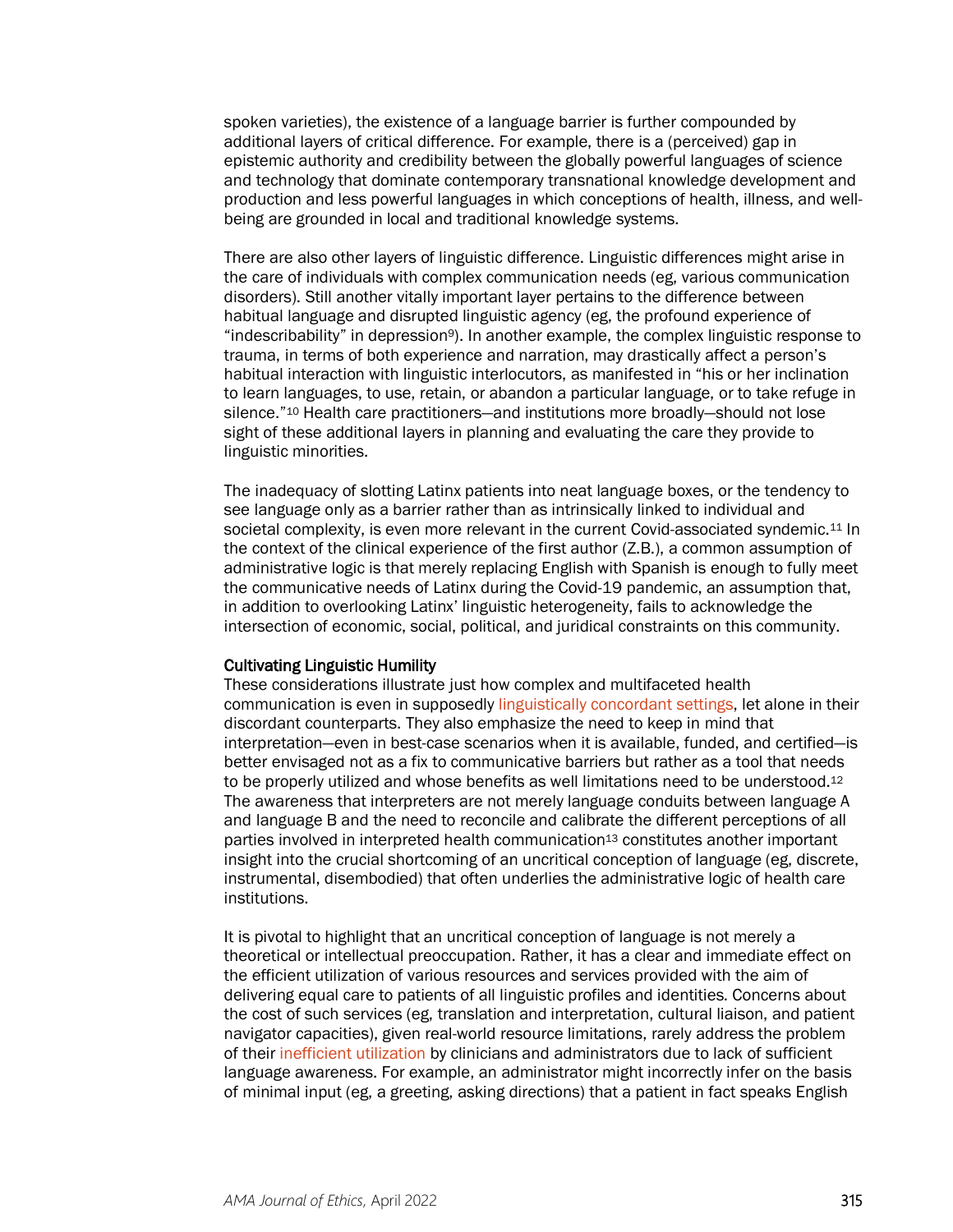and therefore dismisses the interpreter. Or a clinician might request sign language interpretation to communicate with a Deaf patient without being aware that there exists more than a single sign language and that different sign languages are not necessarily any more mutually intelligible than different spoken languages are. We thus suggest that cost-related concerns over linguistic accessibility in health care ought to be considered and perhaps also reevaluated—in relation to the question of whether or not health care institutions are in fact sufficiently language aware to adequately utilize the existing range of resources<sup>14</sup> and how to assess ongoing and future needs.

Relatedly, we also wish to emphasize that attempts to "fix the (interpretation) fix" on the part of practitioners with some competency in the patient's language, by cutting out the (communicative) middleman altogether, should be regarded with caution. Such shortcuts incur the risk of false fluency and the encouragement of an institutional linguistic culture of "getting by" at the expense of certified interpretation.15 This tendency is reinforced by the expectation on the part of some academic medical centers that in-person interpretation is a dispensable luxury, completely replaceable by video or audio equivalents.

Our point is not to completely discourage practitioners from using their linguistic competency in such encounters. Indeed, we are mindful of the risk that an institutional linguistic culture centered on formal assessment and credentials might result in appropriating language from noncertified bilingual practitioners and minimizing the contribution of domestic speakers of the language.8 Rather, we seek to highlight the importance of clinicians developing a sense of linguistic epistemic humility based on "an attitude of awareness … of their own linguistic epistemic capacities … the recognition of their limitations, and the active search for sources outside one's own linguistic epistemic capacities to help overcome them."16 In the context of health care provision for US Latinx, linguistic [epistemic humility](https://journalofethics.ama-assn.org/article/cultivating-humility-and-diagnostic-openness-clinical-judgment/2017-10) entails not simply an honest self-assessment of one's Spanish competency, but also the capacity to assess the degree of relevance of Spanish to begin with, given the linguistic heterogeneity among Latinx patients, as described above.

#### **Conclusion**

Making health care institutions more linguistically inclusive for Latinx patients entails challenging a monolingual and Anglo-centric administrative logic. However, doing so requires more than simply equating Latinx with Spanish speaking. A better-informed understanding of the spoken and signed linguistic heterogeneity of US Latinx is fundamental for a more equitable health care delivery committed to patients' equal linguistic dignity. Power often gives rise to an unexamined assumption of sufficient knowledge,17 whose presence can be detected in the linguistic ideologies that underlie the administrative logic of present-day health care systems and institutions. Challenging the assumption of sufficient knowledge by pursuing enhanced linguistic understanding can therefore contribute significantly to addressing present-day US Latinx health inequities.

#### **References**

- 1. QuickFacts: United States. US Census Bureau. Accessed November 17, 2021. <https://www.census.gov/quickfacts/fact/table/US/RHI725219>
- 2. Diamond L, Izquierdo K, Canfield D, Matsoukas K, Gany F. A systematic review of the impact of patient-physician non-English language concordance on quality of care and outcomes. *J Gen Intern Med*. 2019;34(8):1591-1606.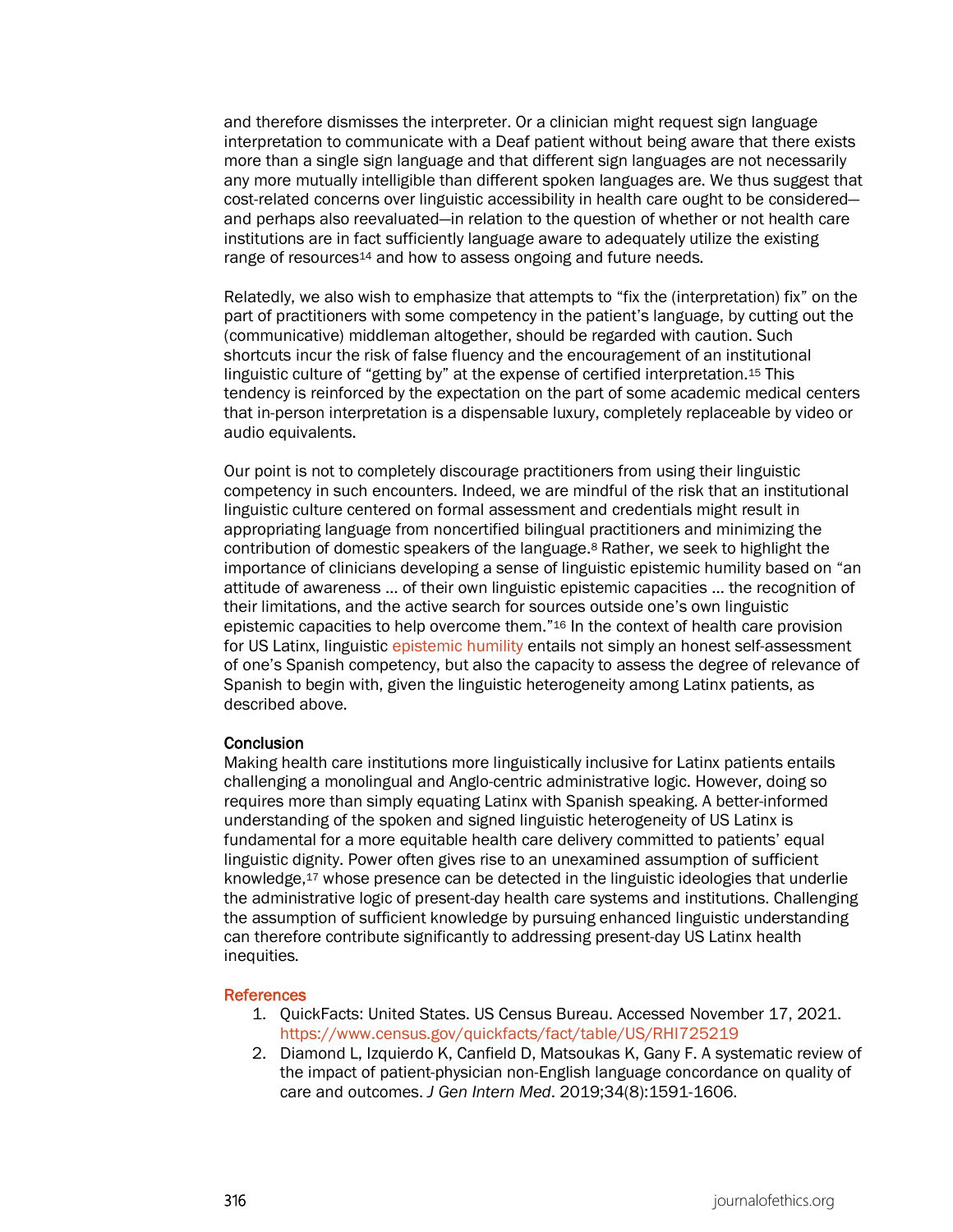- 3. Cano-Ibáñez N, Zolfaghari Y, Amezcua-Prieto C, Khan KS. Physician-patient language discordance and poor health outcomes: a systematic scoping review. *Front Public Health*. 2021;9:629041.
- 4. Woloshin S, Bickell NA, Schwartz LM, Gany F, Welch HG. Language barriers in medicine in the United States. *JAMA*. 1995;273(9):724-728.
- 5. Timmins CL. The impact of language barriers on the health care of Latinos in the United States: a review of the literature and guidelines for practice. *J Midwifery Womens Health*. 2002;47(2):80-96.
- 6. Obinna DN. Alone in a crowd: Indigenous migrants and language barriers in American immigration. *Race Justice*. Published online March 31, 2021.
- 7. Hidalgo L, Williams S. Counseling issues for Latino Deaf individuals and their families. In Leigh I, ed. *Psychotherapy With Deaf Clients From Diverse Groups*. 2nd ed. Gallaudet University Press; 2010:237-260.
- 8. Martínez GA. *Spanish in Health Care: Policy, Practice and Pedagogy in Latino Health*. Routledge; 2020.
- 9. Ratcliffe M. *Experiences of Depression: A Study in Phenomenology*. Oxford University Press; 2015.
- 10. Busch B, McNamara T. Language and trauma: an introduction. *Appl Linguist*. 2020;41(3):323-333.
- 11. Showstack R, Santos MG, Feuerherm E, Jacobson H, Martinez G. Language as a social determinant of health: an applied linguistics perspective on health equity. American Association for Applied Linguistics. December 9, 2019. Accessed May 27, 2021[. https://www.aaal.org/news/language-as-a-social-determinant-of](https://www.aaal.org/news/language-as-a-social-determinant-of-health-an-applied-linguistics-perspective-on-health-equity)[health-an-applied-linguistics-perspective-on-health-equity](https://www.aaal.org/news/language-as-a-social-determinant-of-health-an-applied-linguistics-perspective-on-health-equity)
- 12. Leanza Y, Miklavcic A, Boivin I, Rosenberg E. Working with interpreters. In: Kirmayer LJ, Guzder J, Rousseau C, eds. *Cultural Consultation: Encountering the Other in Mental Health Care*. Springer Science+Business Media; 2014:89-114.
- 13. Schwei RJ, Schroeder M, Ejebe I, et al. Limited English proficient patients' perceptions of when interpreters are needed and how the decision to utilize interpreters is made. *Health Commun*. 2018;33(12):1503-1508.
- 14. Dwyer J. Babel, justice, and democracy: reflections on a shortage of interpreters at a public hospital. *Hastings Cent Rep*. 2001;31(2):31-36.
- 15. Fernández A, Pérez-Stable EJ. ¿Doctor, habla español? Increasing the supply and quality of language-concordant physicians for Spanish-speaking patients. *J Gen Intern Med*. 2015;30(10):1394-1396.
- 16. Peled Y. Language barriers and epistemic injustice in healthcare settings. *Bioethics*. 2018;32(6):360-367.
- 17. Deutsch KW. *The Nerves of Government: Models of Political Communication and Control*. Free Press; 1963.

Zackary Berger, MD, PhD is an associate professor of medicine in the Johns Hopkins School of Medicine, a core faculty member in the Johns Hopkins Berman Institute of Bioethics, and a staff physician at the Esperanza Center Health Clinic, all in Baltimore, Maryland.

Yael Peled, DPhil is a language ethicist specializing in the moral, social, and political philosophy of language. She is presently affiliated with McGill University, Universität Hamburg, and Université de Montréal.